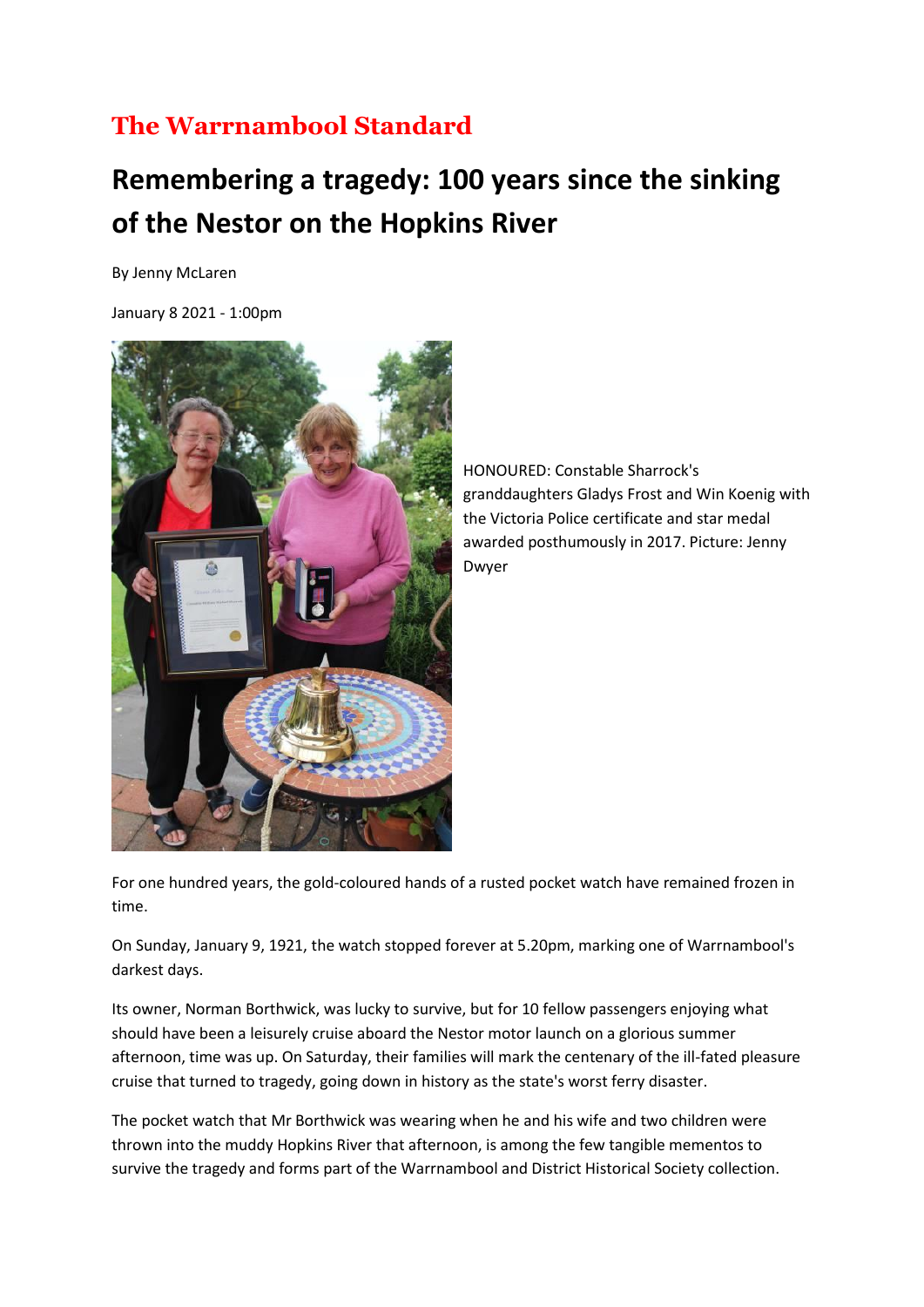The Borthwicks, who had travelled from their Ecklin home with their children, seven-year-old Janet and six-year-old Jack, for an afternoon on the water, were among the survival stories of the day.

For others, there was no happy ending. Some families lost several loved ones, others were torn apart and children orphaned.



IN MEMORY: Constable William Sharrock (right)

Hawkesdale resident Win Koenig never knew her grandfather, William Sharrock, but she is immensely proud of the man who died a hero saving others that day.

Constable Sharrock was a local policeman, off duty and on board the Nestor with his sister-in-law Eleanora Sharrock and her daughter Issabella.

At 48, he had known the pain of losing his wife Winifred four years earlier, leaving him to care for five children, the youngest just six weeks old.

One, Doris, was Win Koenig's mother. Constable Sharrock couldn't swim, but managed to save not only Eleanora and Issabella, but several other passengers before exhaustion and constricting clothing overtook him. His efforts earned him hero status, with three separate posthumous awards.

His five children, however, including Doris, were orphaned and raised by relatives. Mrs Koenig, named after her grandmother, said her mother kept her painful childhood memories to herself.

"Mum was a 'look forward' and 'get on with the present' kind of person. She didn't talk a lot about it," Mrs Koenig said. "She would say, don't look back, you can't change it."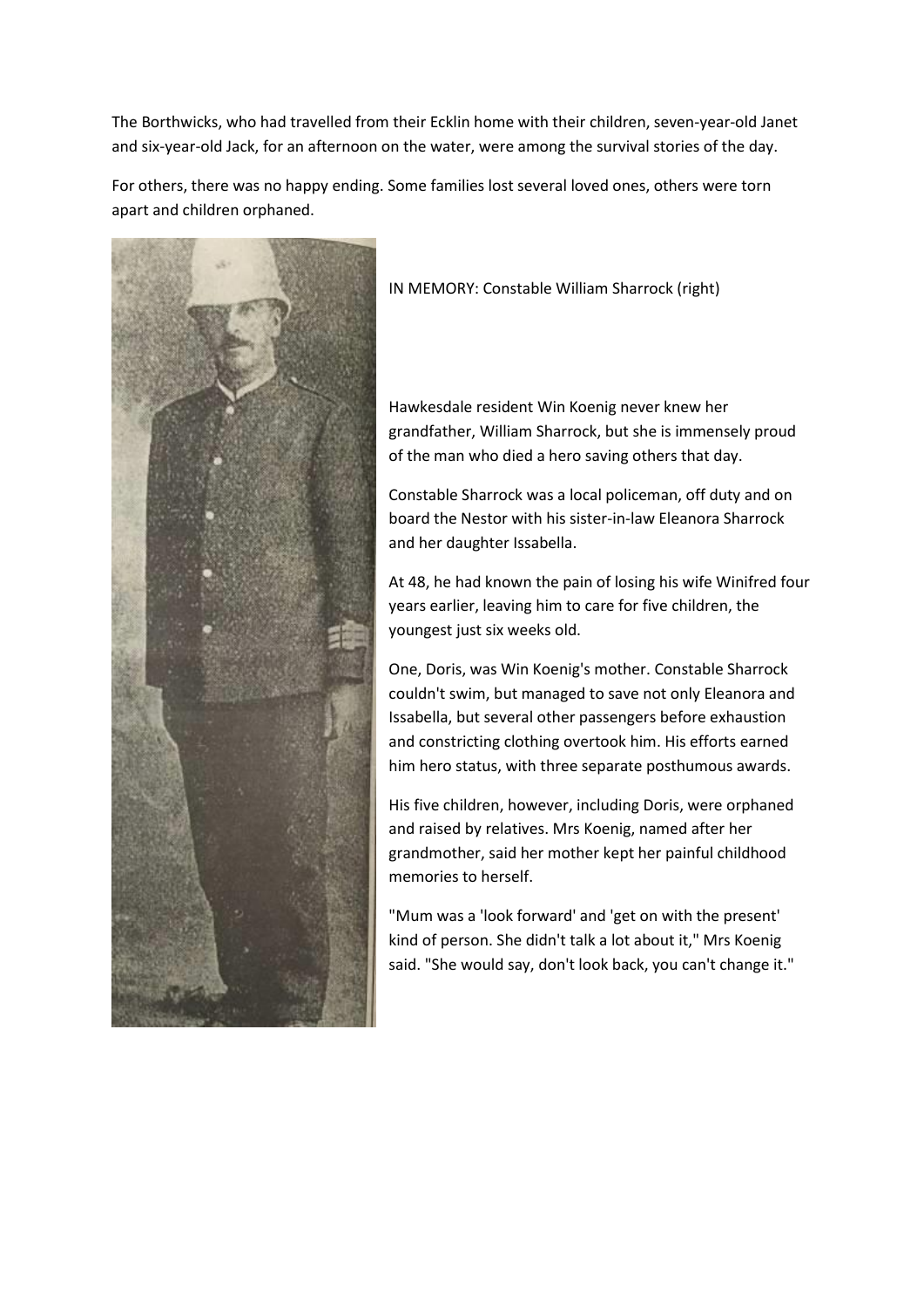

FROZEN: Norman Borthwick's watch. Picture: Warrnambool and District Historical Society.

From time to time, Mrs Koenig, 82 and her sister Gladys, 86, from Hamilton, still visit their grandfather's grave in the Warrnambool cemetery overlooking the river where he lost his life. The grave was unmarked until a headstone was erected in 1998 by Victoria Police.

"We do think of Grandpa and we are very proud of him. He was a very brave man," she said.

Now the sisters and their extended family want others to appreciate their grandfather's good deeds. They plan to donate several of his awards to the historical society collection.

Among them will be his Valour Badge, believed to be the first ever presented posthumously by Victoria Police and the replica brass bell from the William Sharrock police boat named in his honour in 2012.

The heroic policeman's name is listed on a stone monument behind Warrnambool's old court house acknowledging officers who lost their lives in the course of their duty.

Constable Sharrock's bravery was also recognised by the Royal Humane Society, along with that of fellow-passenger, Coode Island life saver Mary Le Marquand, 24. and 32-year-old Warrnambool boatman Leslie Arthur Tinker who were each awarded medals.

Tragically their efforts couldn't save everyone on board the Nestor that day.

Built, owned and captained by decorated Boer War hero Edward Geary, the 50-foot launch was near full capacity with about 80 passengers, including children, when she set off at 3pm that day from the Warrnambool rowing clubhouse headed for Jubilee Park.

Newspaper reports of the accident describe conditions as fine and warm, the water calm. Passengers were resplendent in their Sunday best, albeit heavy attire of the day.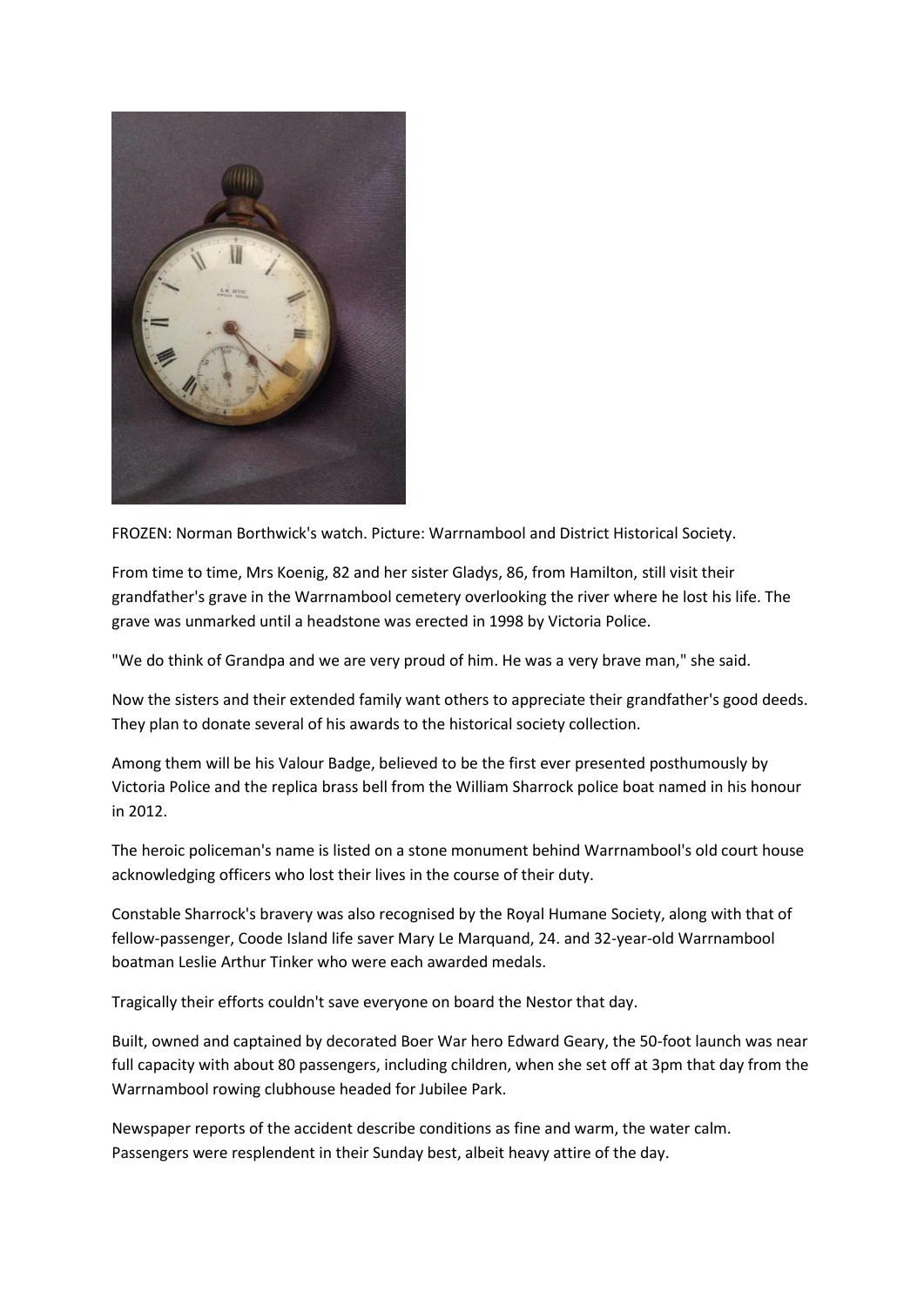The launch had been licensed for a couple of weeks and had travelled the same return course about 15 times previously without incident. But just a mile into the trip that Sunday, the Nestor began taking water.

The launch zig-zagged erratically. Mr Geary first tried to beach her on mud flats before throwing a rope to some lads in a boat, hoping to secure it to a fence post near the river.

But the rope slipped away and a gusty south-westerly drove her back into midstream. Despite desperate attempts to save her, the Nestor went under, throwing many into the water.

In the chaos that followed, terrified passengers were hauled from the water by rescue boats. Some were resuscitated on the river bank, others, weighed down by their clothing, could not be saved. Among them were little Evelyn Greenwood, just nine and her mother Ellen, 53, from Stawell.



THE VESSEL: The Nestor on the Hopkins River.

It was also a double tragedy for the Walsh family with 53-year-old Jane Walsh from Ballarat and her niece, Katie Leahy, 29, from Penshurst, losing their lives. Both women were in Warrnambool visiting Jane's sister and Katie's aunt, Millie Main, married to local tobacconist William Main. Katie's mother Catherine was one of the four Walsh sisters.

Jane's great, great-nephew, Melbourne man Roger Walsh, said despite 45 minutes of resuscitation efforts to revive the women on the riverbank, neither could be saved.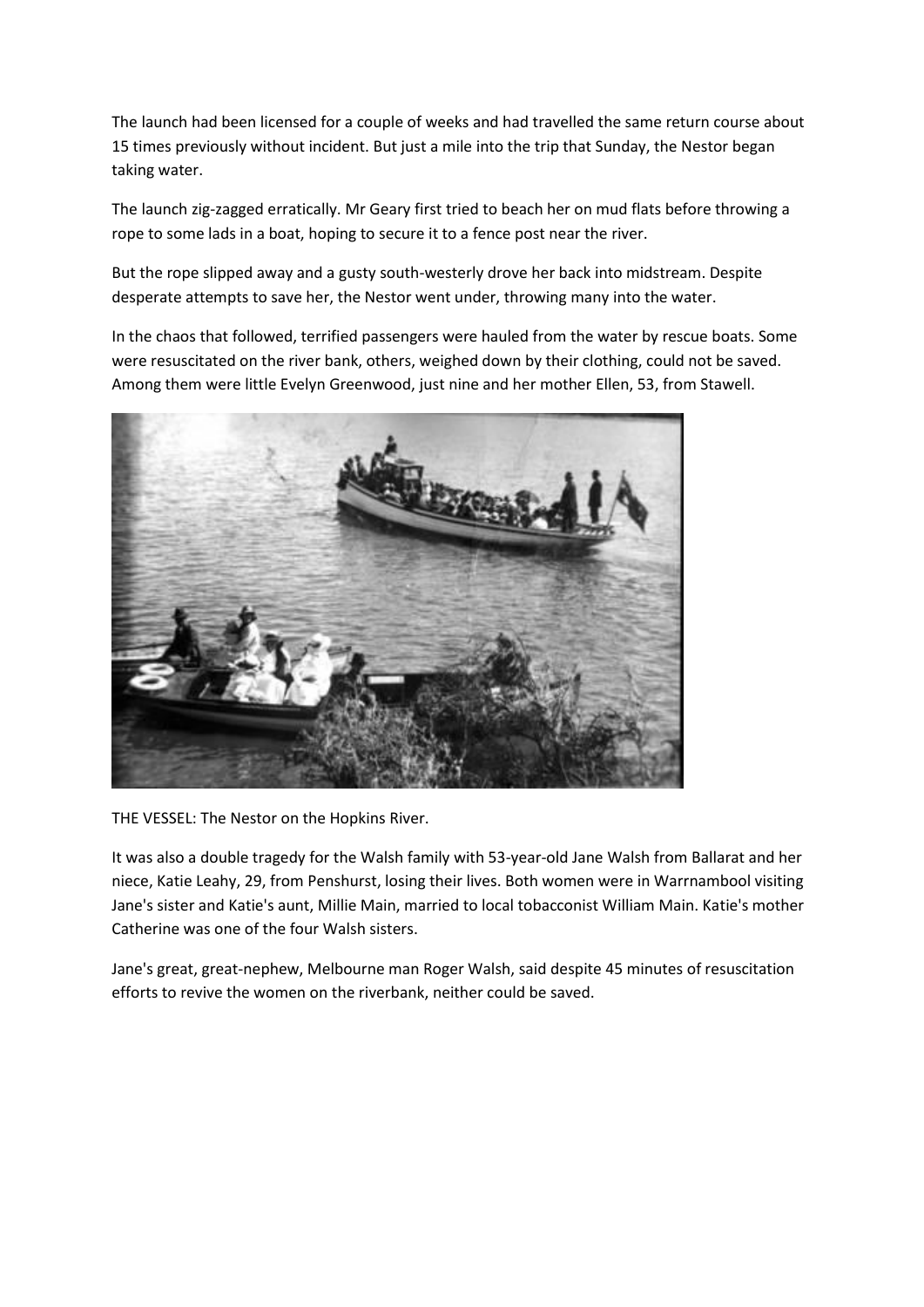

FAMILY: Millie Walsh with her niece Monica. Picture: Roger Walsh (above)

Jane, described as a spinster, is buried in the Warrnambool cemetery, while Katie, an accomplished pianist, is buried with her parents at Boram Boram cemetery near Penshurst.

Mr Walsh, who has been researching his family history, uncovered a curious connection to the Nestor tragedy. Seventy-one years earlier in 1850, Jane's parents, Phillip Walsh and Ellen Kelly had sailed into Port Phillip bay from Ireland on the same day, January 9.

Jane and Katie were accompanied on the cruise that afternoon by their host, William Main, who survived, later giving evidence as one of 40 witnesses at a coronial inquest into the tragedy, much of it scathing of the captain's actions.



HISTORY: The Walsh sisters from left Millie, Catherine, Jane, and Ellen. Picture: Roger Walsh (left)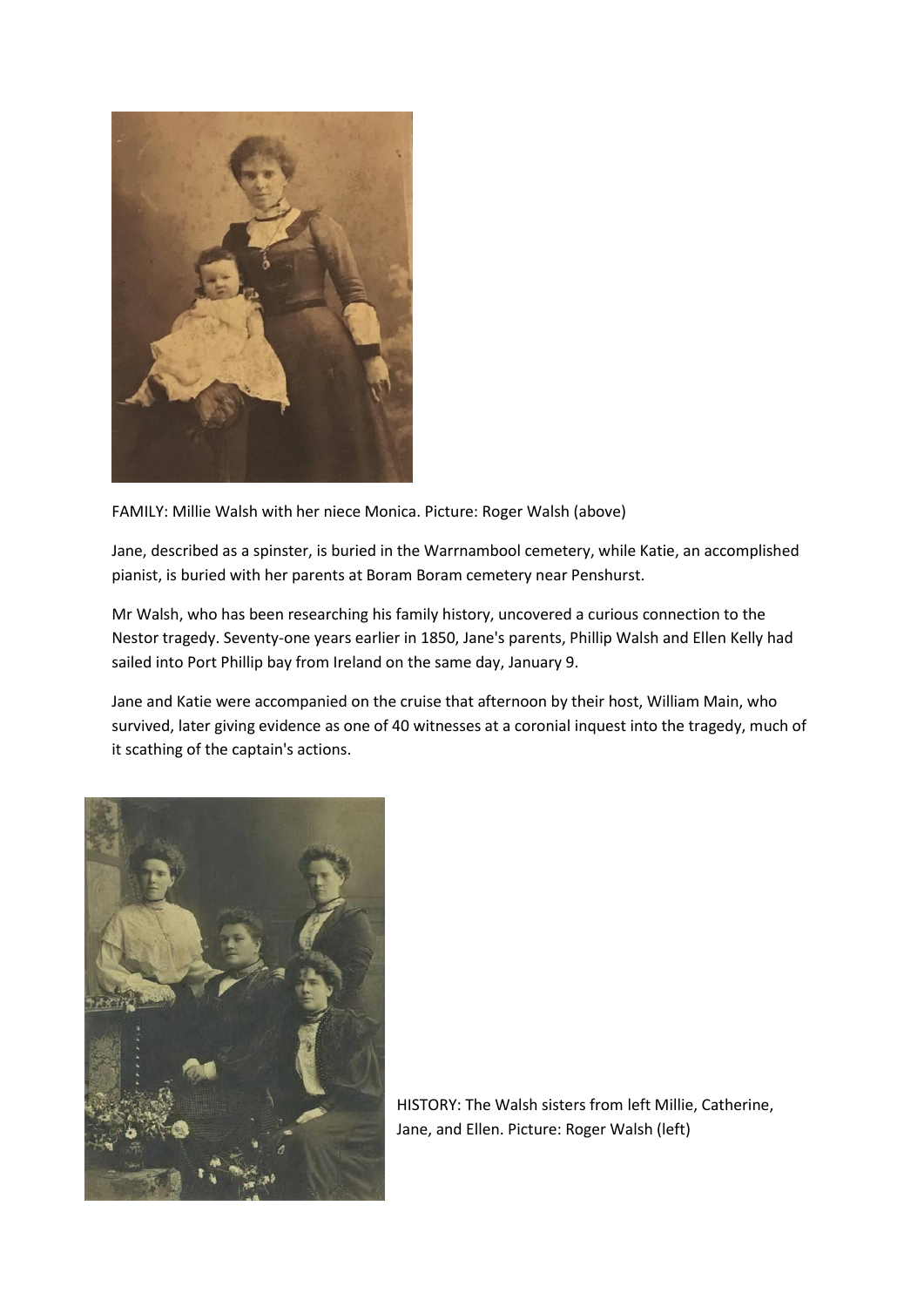Questions emerged about the soundness of the Nestor's construction and the bilge pump was found to be not functioning properly.

Coroner D.W. O'Grady ultimately found Mr Geary guilty of culpable negligence and recklessness in the navigation of the launch and not taking all necessary steps for the safety of the lives of the passengers.

He was committed to stand trial for manslaughter the following month in the Criminal Court at Warrnambool.



SAD: William Main, Jane Walsh's brother-in-law who gave evidence at the inquest into the tragedy. Picture: Roger Walsh

In a shock announcement two months later that April, the Crown withdrew all charges against Mr Geary, the only explanation being that the manslaughter charge was unlikely to succeed.

For Warrnambool Family History Group president Ray Welsford, it's a twist in the tale as mysterious as Mr Geary himself. Despite his best investigative efforts, he could find no further explanation for the surprise turn of events.